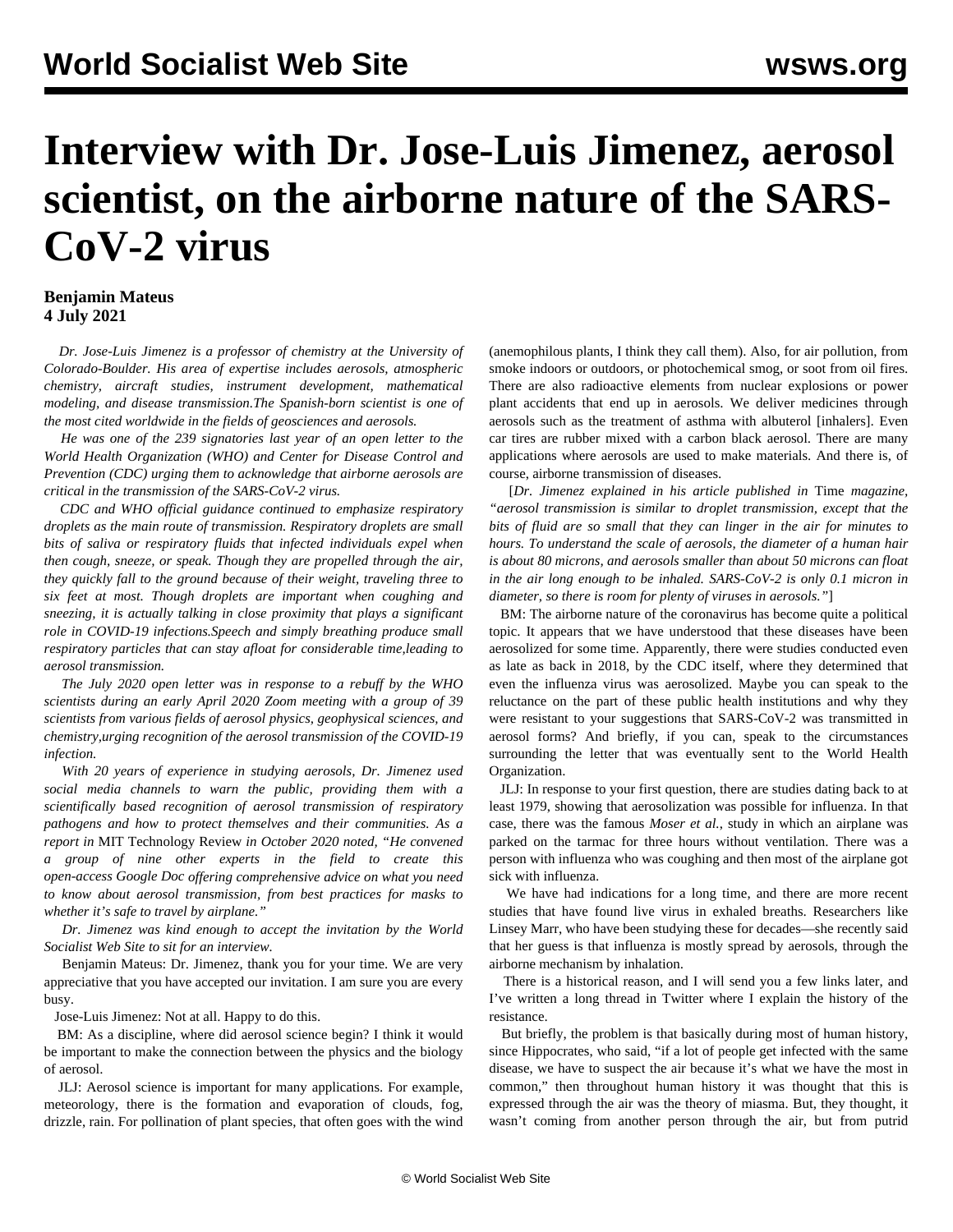matter and things like that. It was then pretty phantasmagoric.

 This persists basically in some form until the end of the 1800s with the advancement of the germ theory led by Louis Pasteur and [later] Robert Koch that showed there was no disease being transmitted [through noxious air.]

 [*Miasmatic theory is an obsolete medical theory advanced by Hippocrates in the fourth century B.C. that the spread of disease was a byproduct of noxious air emanating from rotten organic matter. The theory was accepted for more than two millennia across Europe and China until the advancement of the germ theory of disease in the late 1800s.*

 [*The germ theory of disease states that microorganisms,also called pathogens or germs,that are too small to be seen with the naked eye,are the source of disease in humans and other animals. It is understood that environmental and hereditary factors can influence the severity of a disease. Though physicians in the Middle Ages, such as Ibn Sina in 1025 who advanced the possibility of people transmitting a contagion, had proposed basic forms of the germ theory, it was the important work conducted by Louis Pasteur in the late 1850s and then Robert Koch(founder of the modern field of infectious disease)in the 1880s that led to the "golden era" of bacteriology and the identification of the actual organisms that cause diseases*.]

 But then the whole paradigm is shifted by Charles Chapin, an American public health researcher. He writes an extremely influential book in 1910. And in that book, he says that the most important infection is not airborne infection; it is contact infection, when we are close to other people, when we touch them, or when we have these spray droplets, which Chapin called "spray-borne infection" that fly from one person to the other, and they hit the person in the eyes, in the nose, in your mouth. And this [Chapin claims] is the main mode of infection.

 And that's why social distance works, which is something we already knew then. And he says that [long-distance] airborne infection is unproven and unlikely in his opinion. He doesn't think it's important for any disease. And he's too successful. He was expressing his opinion about these things, about the spray droplets, and about the lack of airborne infection. But this becomes a dogma in infectious diseases.

 For example, the first chief epidemiologist of the CDC, Alexander Langmuir, who was in that role for 20 years, 1949 to 1969, said that Chapin was the greatest American epidemiologist, and this view of contact infection was basically foundational at the CDC, and they were misinterpreting the studies.

 It's obvious when you read that they were misinterpreting the studies, because they were so convinced about the droplets, that infection in close proximity meant droplets, that they didn't understand that social distancing also works for airborne infection. But like smoke in the air, the pathogen is more concentrated in front of the person.

 So, that extends to 2020, when WHO sees that this disease transmits in close-proximity, and they say this is a droplet disease and it is not airborne. And they say that on the 28th of March, [2020]; they say that extremely strongly in that Tweet and Facebook and whatever, that it is a fact it is not airborne and to say that it is airborne is misinformation.

 So, you were asking about our meeting with WHO. I wasn't working on the disease transmission before the pandemic, but I knew colleagues that were, like Linsey Marr and Lidia Morawska [internationally recognized air quality and health expert from the Queensland University of Technology]. We were already discussing the topic and doing some research about COVID when the WHO puts out the Tweet.

 So, Lidia Morawska contacts me. She is trying to put together an international team of scientists from many fields to contact the WHO and tell them that we think they are really wrong in saying that this is not the airborne disease. And so, we form what we call the group of 39 scientists.

[*On April3, 2020, the 39 experts in the field of air quality and aerosols*

*led by Lidia Morawska, who also works as a consultant for the WHO, meet with the international agency to discuss these concerns. However, the meeting is dominated by staunch proponents of contact and droplet modes of transmission.*]

 As Linsey Marr said, we felt they were just entertaining us. They were absolutely closed to the idea that there was transmission through the air. They told us we had no evidence, even though we had evidence. Actually, there was more evidence of transmission through the air than there was of transmission from surfaces or large droplets.

 [*On May 1, 2021,* The Lancet *published a [commentary](https://www.thelancet.com/journals/lancet/article/PIIS0140-6736(21)00869-2/fulltext) by Drs. Jimenez and Greenhalgh titled "Ten scientific reasons in support of airborne transmission of SARS-CoV-2," which reviews the arguments and the literature that bolsters their conclusions.*]

 Even a year later, there are zero cases demonstrating transmission of disease through surfaces. And the WHO is still saying that the disease can transmit through surfaces. But the CDC has said that [route of transmission] is very difficult. And *Nature* magazine has said the same thing, and it has basically yelled at the WHO to stop saying it goes through surfaces because the science shows its highly unlikely.

 For these spray-borne droplets, the large droplets, the WHO still says they are the main mode of transmission. It isn't that [the primacy of] this route hasn't been demonstrated for COVID; it is that it has never been demonstrated directly for any disease in the history of medicine.

 All that is going on is that Chapin said that infection in close proximity was due to droplets. He didn't have evidence; *he just said it… that it was more likely than airborne.* [Emphasis added] And that became a dogma. And now that the dogma is being questioned, they are questioning the people that are questioning it. They have tried to ignore them, like it has been the case.

 So, that's why it has taken so long to do this and why, once we realized that they were not going to listen to us, we wrote that letter of the 239 scientists, which was written by the group of 39. And then we asked 200 colleagues to sign it. And that was why we reported, that was in the *New York Times* or whatever… That's really when, since then, there has been an ongoing debate in the press.

 And I think, we have partially won. The WHO, on the 30th of April [2021], and the US CDC, on the 7th of May [2021], have accepted that airborne transmission is an important mode of transmission, which before they had not done. They still say things in confusing ways as much as possible, but it is now accepted by the mainstream public health agencies that these viruses are airborne.

 By now, what I believe is that the scientific evidence supports that airborne transmission is the only important mode of transmission. There may be other modes of transmission, but they are very minor.

 BM: I'm also interested in your work and the amalgam between physics, biology and infectious disease, and even the politics. Perhaps you can speak to these issues?

 JLJ: Well, let me tell you what comes to mind and then we can follow up if it isn't clear. Basically, researchers in infectious disease study what happens to the virus inside of the body. But then the virus, no matter how infectious it is, must reach another person to infect them and that happens through travel in the physical world.

 This virus can clearly travel through the air, either through large aerosols or through small aerosols. And that is the domain of aerosol science, which is basically physics with some chemistry added. But because there has been a denial for a hundred years, since [Dr. Charles] Chapin, that viruses are transmitted through the air, people in infectious disease, almost unanimously, don't study aerosols. Why would you study aerosols which are confusing and complicated?

 If they are not important, they don't transmit the diseases. They have plenty of important things to study, right?

So, that has been a huge problem. And then, the attitude has been that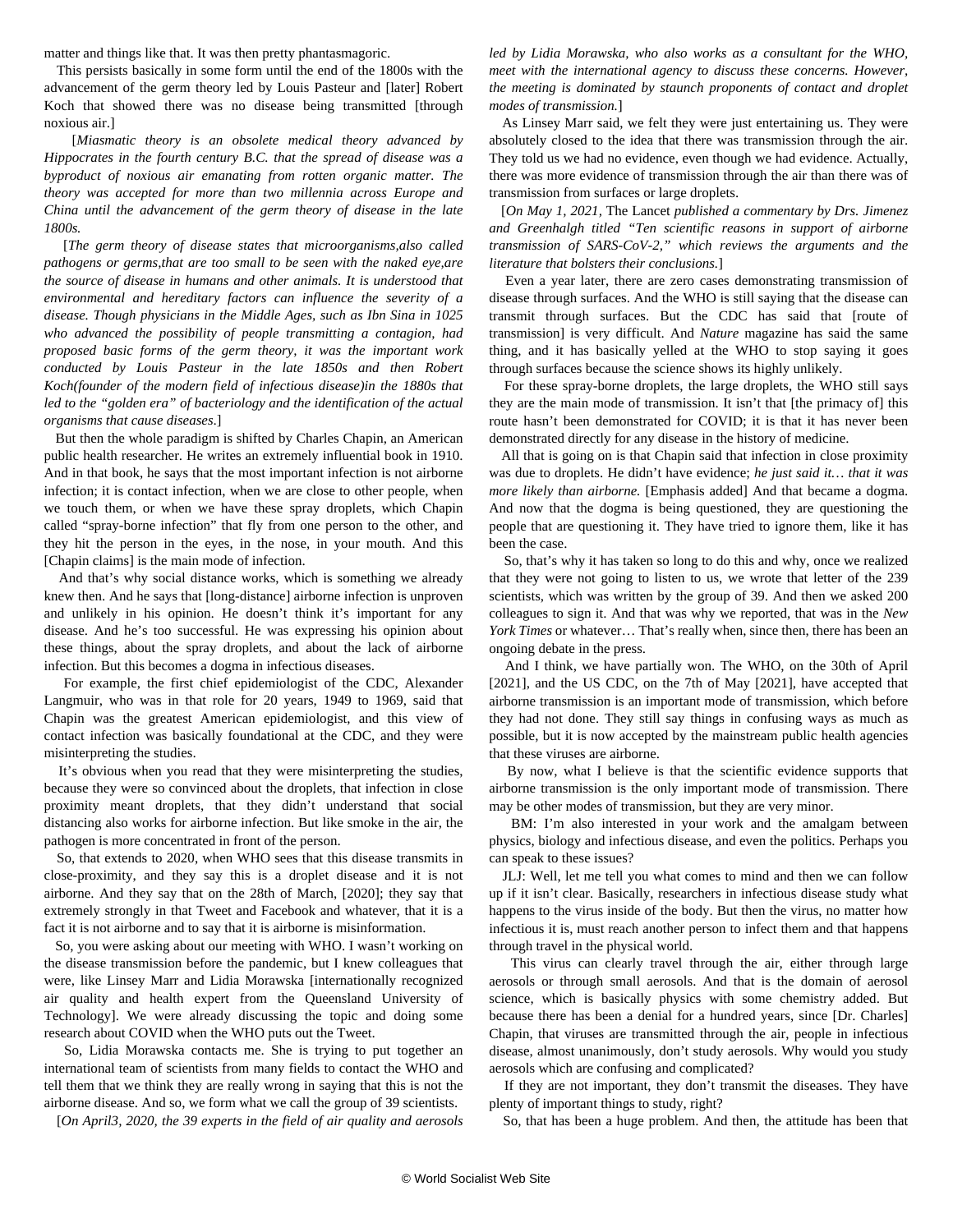people in other societies [and disciplines] didn't have anything to contribute to this. During this pandemic we have been called by some … jokingly … as owners of ventilation companies, implying that when we wrote the letter that we were doing it with the expectation of some financial gain or something. Some even said that we didn't have anything to contribute or didn't even understand the subject. Even the WHO personnel said similar things.

 I will send you an article by [Trisha Greenhalgh](https://wellcomeopenresearch.org/articles/6-126) and co-authors. What they do is called a Bourdieusian analysis … and they explained basically the social constructing, that the infectious disease doctors that were denying aerosol transmission were in control of all the institutions, at least systematically excluded aerosol scientists.

 [*The authors of the above study wrote, "Aerosol scientists—typically, chemists, and engineers—representing the heterodoxy were systematically excluded from key decision-making networks and committees. Dominant discourse defined these scientists' ideas and methodologies as weak, their empirical findings as untrustworthy or insignificant, and their contributions to debate as unhelpful." In other words, scientists that understood and took note that the coronavirus could transmit airborne were excluded from discussing their findings.]*

 BM: Now that CDC has basically said vaccinated individuals no longer need to wear masks, what concerns does this raise for you?

 JLJ: In my humble opinion, the CDC lifted the mask mandate too early, with too few people vaccinated and variants like Delta starting to propagate in the US. So, that may slow down the rate at which cases decrease or perhaps cause a bump in cases like in the UK right now. I assume it is unlikely that it would be more than that, although that's not my field.

 BM: How should we prepare for future flu seasons especially in schools?

 JLJ: The flu is like a yearly mini-pandemic. And there is a strong suspicion that it is also transmitted through the airborne mechanism (aerosol inhalation) as COVID-19. And clearly the measures that we deployed for COVID-19 have been exceptionally successful against the flu (for which we have more immunity, and it is less contagious than COVID). So, we will need to encourage people who have symptoms to stay home (and offer paid sick leave so that people can actually do that). And wear masks when with symptoms, or for people at risk of flu complications when sharing air indoors with lots of people in flu season. And improve ventilation in schools.

 BM: Did the Moser study [from 1979] gain any traction in the debate? The article's conclusions leave the question hanging—they term the transmission mechanism "large aerosol droplets." Additionally, the Milton study on influenza, funded by the CDC in 2018, proved that influenza was aerosolized. All this information about [airborne respiratory](/en/articles/2021/06/04/flu-j04.html) [viruses](/en/articles/2021/06/04/flu-j04.html) was present before the pandemic. Quite eye-opening.

 JLJ: These studies were not considered important in the mainstream, I think.

 BM: Were they inconvenient? For instance, when the pandemic hit, they closed schools. Then they promoted the idea that children don't or rarely get the virus. After much work now we understand that children and schools were a critical factor for the community transmission of the coronavirus. Thoughts?

 JSJ: Don Milton or Linsey Marr would know more, but I think it was general disbelief. The public health and infection prevention professions thought they knew how transmission worked and were no longer paying attention to the details. Researchers working on airborne [aerosolized] transmission of the flu were viewed as oddballs.

 BM: I was reading about TB (or measles) and that the work in the 1930s to 1960s had set a limit of 5 microns for aerosol. If you can speak to this history. Perhaps you could also speak about how humans generate aerosols, how big are these particles, how much viral particle is needed for a high probability of getting infected, etc. I think a clear description of this would be valuable.

 JLJ: There are good journalistic articles on the history of the 5-micron error. I will send them to you.

 BM: What are your thoughts on the Delta variant in the UK, the schools there, and the developing situation here in the US?

 JLJ: Well, it is clear that the Delta variant is significantly more contagious. And the spread is exponential, so it being more contagious makes transmission much harder to control. However, the vaccines seem to work well against it. So, Delta is likely to lead to substantial outbreaks in geographical areas or population groups that have substantial numbers of unvaccinated people. As well as in countries where the vaccines used have relatively low efficacy, such as Sinovac. In the US there are many states (including some in the Southeast) that have low vaccination rates. And vaccination rates are also low among minorities and other groups. I would expect to see outbreaks there. We know that transmission is higher when people share more air indoors, so we may see some of this in the summer in the Southeast (people spending more time indoors with air conditioning) and then in the fall/winter in the colder parts of the US (too cold outside).

 BM: One last question: any new research and/or policy coming from this work in aerosol? I was reading about the rise in Respiratory Syncytial Virus (RSV) infections in children returning to day care.

 JLJ: Yes, for example this [study](https://twitter.com/linseymarr/status/1406356465380642816) highlighted by Linsey Marr on twitter. Transmission in shared hospital rooms, with distance, curtains, no contact, is the same as in households. So, it points to the air, not to close contact and large droplets.

 BM: Dr. Jimenez, again, thank you for answering these questions and all your insight on this subject.

JLJ: My pleasure. Take care.

Concluded.

 Links provided by Dr. Jimenez on airborne nature of respiratory diseases such as COVID-19:

 1. The 60-year-old scientific screwup that helped COVID kill: [https://www.wired.com/story/the-teeny-tiny-scientific-screwup-that](https://www.wired.com/story/the-teeny-tiny-scientific-screwup-that-helped-covid-kill/)[helped-covid-kill/](https://www.wired.com/story/the-teeny-tiny-scientific-screwup-that-helped-covid-kill/)

 2. The scientific paper (preprint) that the Wired article describes: [https://papers.ssrn.com/sol3/papers.cfm?abstract\\_id=3829873](https://papers.ssrn.com/sol3/papers.cfm?abstract_id=3829873)

 3. This is the thread on the larger arc of history (we are working "as we speak" to turn it into a scientific paper): <https://threadreaderapp.com/thread/1391111720526024708.html>

4. Twitter thread:

<https://twitter.com/jljcolorado/status/1391111720526024708> 5. This is an excellent article about the misunderstanding of airborne transmission: <https://doi.org/10.1016/j.jhin.2020.12.022>

 6. This article summarizes the scientific evidence why we think that airborne transmission is the dominant mode: [https://www.thelancet.com/journals/lancet/article/PIIS0140-6736\(21\)0086](https://www.thelancet.com/journals/lancet/article/PIIS0140-6736(21)00869-2/fulltext) [9-2/fulltext](https://www.thelancet.com/journals/lancet/article/PIIS0140-6736(21)00869-2/fulltext)

 7. This one we talk about the paradigm shift that recent discoveries must usher:

<https://science.sciencemag.org/cgi/doi/10.1126/science.abg2025>

8. Slides: [http://Bit.ly/COVID-Aerosols3](http://bit.ly/COVID-Aerosols3)

 9. COVID shared room air transmission estimator: <http://tinyurl.com/covid-estimator>

10. Frequently Asked Questions:<http://tinyurl.com/faqs-aerosol>

11. Divulgacion Numeroteca:<https://numeroteca.org/cat/en-el-aire/>

12. Twitter:<http://twitter.com/jljcolorado>

13. Letters to governments: [http://Bit.ly/Letter\\_Inhalation](http://bit.ly/Letter_Inhalation)

 14. Canal de YouTube (espanol e ingles): <https://www.youtube.com/c/JoseLuisJimenez>

15. Talk with Professor Lidia Morawska discussing how humans